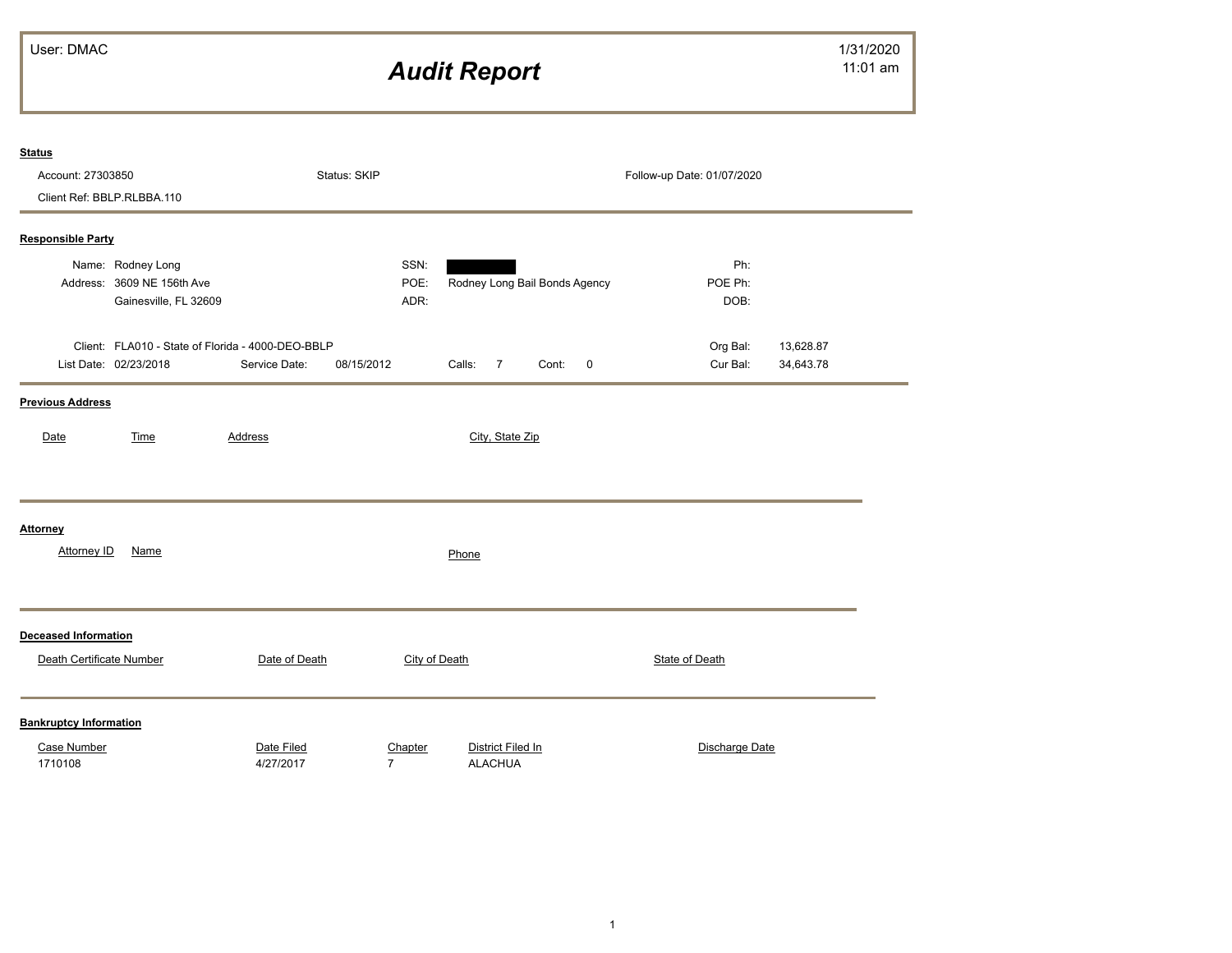## **Transaction Information**

| Entry Date | Effective Date | Type        | Amount    | Status | Reference |
|------------|----------------|-------------|-----------|--------|-----------|
| 3/12/2019  | 2/23/2018      | <b>NBDJ</b> | 13.628.87 |        |           |
| 1/30/2020  | 1/30/2020      | DBJ         | 21.014.91 |        |           |

## **Postdate Information**

| Jate<br>vne | :ntrv | Effective Date |  | Amount | Status |  |
|-------------|-------|----------------|--|--------|--------|--|
|-------------|-------|----------------|--|--------|--------|--|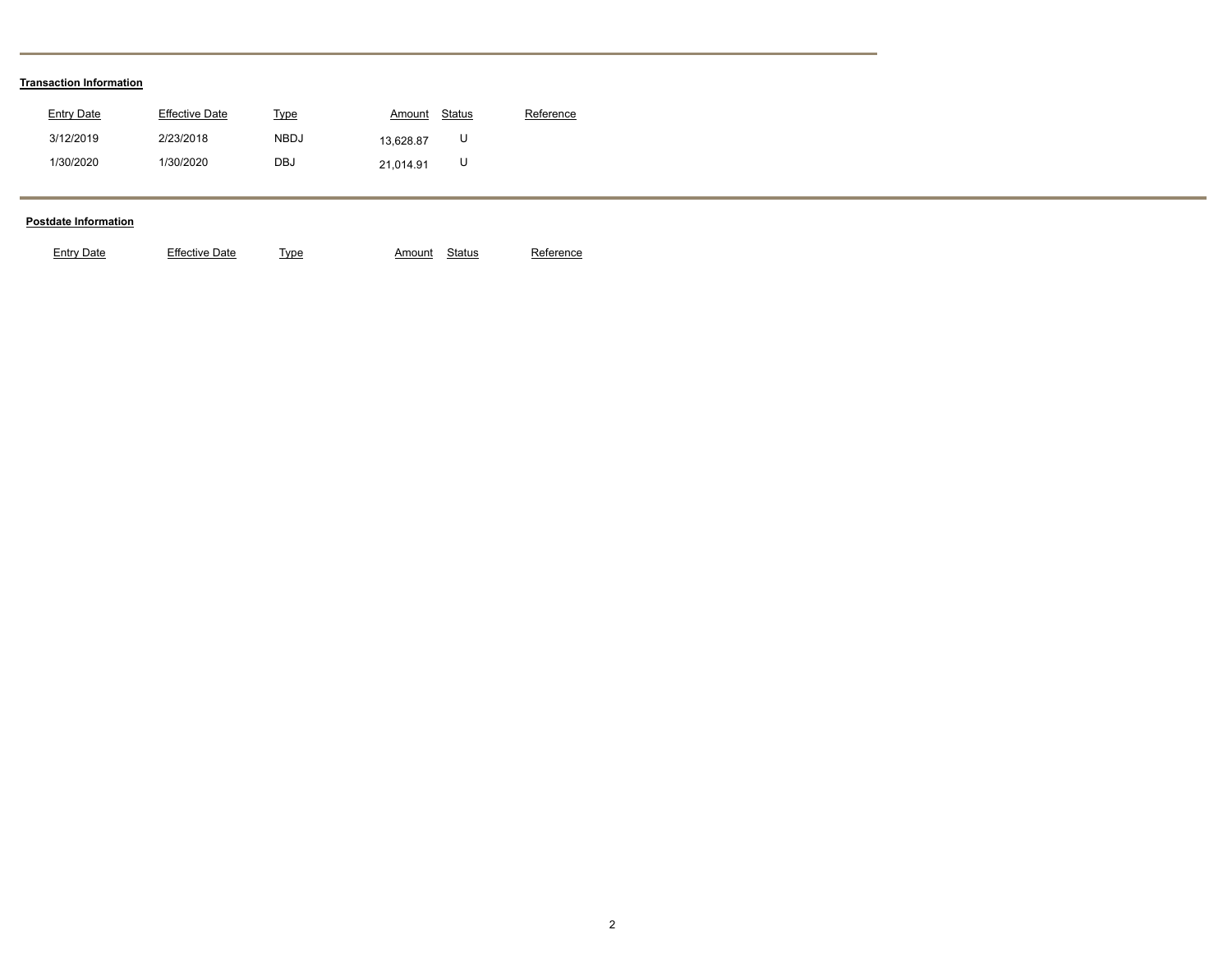| <b>Notes</b> |            |                  |                                                                                                                                                          |
|--------------|------------|------------------|----------------------------------------------------------------------------------------------------------------------------------------------------------|
| 3/12/2019    | 10:14:11AM | sys              | Responsible Party: Rodney                                                                                                                                |
| 3/12/2019    | 10:14:11AM | sys              | Phone number 3524852406 has been scrubbed, and it is not a cell phone                                                                                    |
| 3/12/2019    | 10:14:11AM | sys              | Statute expiration date changed from 10/25/2022 to                                                                                                       |
| 3/12/2019    | 10:14:11AM | sys              | Report to Credit Bureaus changed from to N.                                                                                                              |
| 3/12/2019    | 11:05:07AM | DRE2             | Contact Level changed from ARCEASE to AROPEN                                                                                                             |
| 3/12/2019    | 11:05:07AM | DRE2             | Status changed from to PHONE                                                                                                                             |
| 3/12/2019    | 11:05:07AM | DRE2             | Address Source changed from to CLIENT                                                                                                                    |
| 3/12/2019    | 11:05:07AM | DRE2             | New business balances have been added.                                                                                                                   |
| 3/12/2019    | 11:05:09AM | DRE2             | Status changed to PHONE.                                                                                                                                 |
| 3/12/2019    | 11:05:09AM | DRE <sub>2</sub> | Phase changed from NEWBUS to COLLECTION.                                                                                                                 |
| 3/12/2019    | 11:05:09AM | DRE2             | The account approval is complete.                                                                                                                        |
| 3/12/2019    | 11:07:49AM | DRE2             | Action ARREQLINK: Link report requested for Rodney Long using BANKO                                                                                      |
| 3/12/2019    | 11:07:50AM | DRE2             | Action ARASGNDIR: Assignment changed from <unassigned> to FLA (route 152168).</unassigned>                                                               |
| 3/12/2019    | 11:09:02AM | DRE <sub>2</sub> | Link Request Successfully sent to Link server for Responsible Party Rodney Long, Account #27303850. (Request<br>$ID = 120456203$ , Service Type = BANKO) |
| 3/12/2019    | 12:18:21PM | sys              | Date bankruptcy filed changed from to 04/27/2017                                                                                                         |
| 3/12/2019    | 12:18:21PM | DRE2             | Link service request returned from vendor Lexis Nexis - BANKO[BK], for service BANKO for the Responsible Party<br>Rodney Long, Account #27303850.        |
| 3/12/2019    | 12:18:45PM | sys              | <b>Bankruptcy Dismissed</b>                                                                                                                              |
| 3/12/2019    | 12:18:45PM | sys              | <b>Bankruptcy Scrub Hit</b>                                                                                                                              |
| 3/12/2019    | 12:18:45PM | sys              | Bankruptcy Case Number changed from to 1710108                                                                                                           |
| 3/12/2019    | 12:18:45PM | sys              | Bankruptcy Chapter changed from to 7                                                                                                                     |
| 3/12/2019    | 1:06:49PM  | DRE2             | Letter 001FL3 requested.                                                                                                                                 |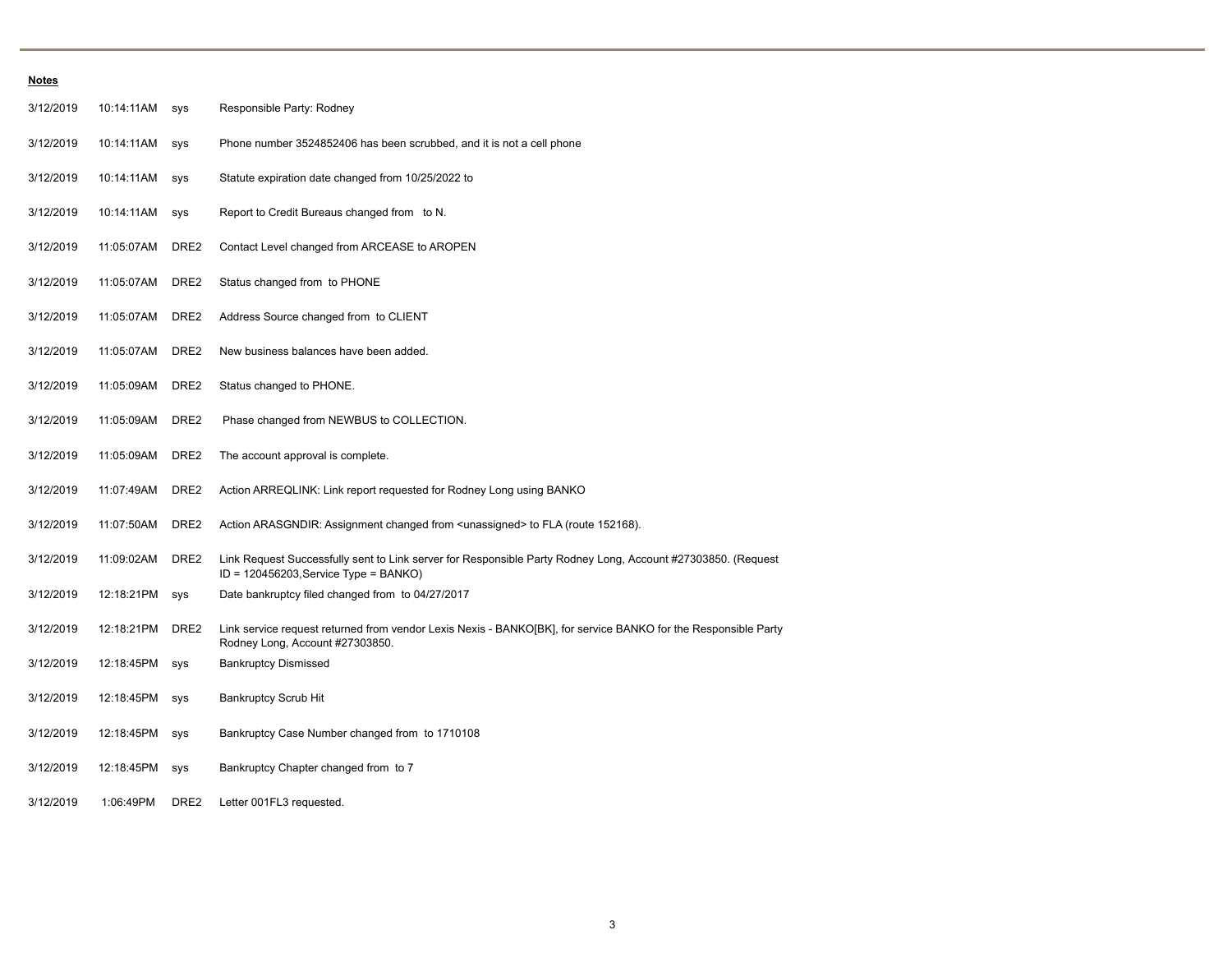| 3/12/2019 | 1:06:49PM | DRE <sub>2</sub> | Letter 001FL3 FL-DEO - 1ST NTC LTR requested for Rodney Long (POR)                                                                               |
|-----------|-----------|------------------|--------------------------------------------------------------------------------------------------------------------------------------------------|
| 3/12/2019 | 5:35:13PM | NJ               | Letter 001FL3 FL-DEO - 1ST NTC LTR satisfied PL95                                                                                                |
| 3/12/2019 | 5:35:13PM | NJ               | Letter 001FL3 FL-DEO - 1ST NTC LTR updated for Rodney Long (POR)                                                                                 |
| 3/12/2019 | 5:35:13PM | <b>NJ</b>        | Letter 001FL3 printed on 03/12/2019 4:00PM                                                                                                       |
| 3/12/2019 | 5:35:13PM | NJ               | PL95 Flag changed from to Y                                                                                                                      |
| 3/12/2019 | 5:57:10PM | <b>SYS</b>       | Account sent for SCRA Scrub                                                                                                                      |
| 3/12/2019 | 6:30:05PM | sys              | Account sent for Litigation Scrub                                                                                                                |
| 3/12/2019 | 9:02:47PM | sys              | Link Report Returned as Acknowledgement of Receipt                                                                                               |
| 3/12/2019 | 9:02:47PM | sys              | Link service request returned from vendor DANTOM Systems, Inc[DT], for service NCOA for the Responsible Party<br>Rodney Long, Account #27303850. |
| 3/14/2019 | 9:04:50PM | <b>SYS</b>       | Link Report Returned as NCOA No new information                                                                                                  |
| 3/14/2019 | 9:04:50PM | SVS              | Link service request returned from vendor DANTOM Systems, Inc[DT], for service NCOA for the Responsible Party<br>Rodney Long, Account #27303850. |
| 3/20/2019 | 5:40:03PM | <b>SYS</b>       | Account sent for SCRA Scrub                                                                                                                      |
| 3/27/2019 | 7:15:04PM | <b>CSMI</b>      | Viewed in Preview Mode. Removed from Pool 586.                                                                                                   |
| 3/27/2019 | 7:16:25PM | <b>CSMI</b>      | Action ARCHGFOLDTE: The follow-up date has been changed from 03/12/2019 to 03/27/2019                                                            |
| 3/27/2019 | 7:16:25PM | <b>CSMI</b>      | No answer / Hung before Communication                                                                                                            |
| 3/27/2019 | 7:16:27PM | <b>CSMI</b>      | Work Account (WORKACCT), No Answer (NA).                                                                                                         |
| 3/27/2019 | 7:16:28PM | <b>CSMI</b>      | Manual-only contact platform MCS - manually dialed - 3524852406 - No Answer                                                                      |
| 3/28/2019 | 9:24:15AM | <b>VDAG</b>      | Viewed in Preview Mode. Removed from Pool 586.                                                                                                   |
| 3/28/2019 | 9:25:04AM | <b>VDAG</b>      | Work Account (WORKACCT), No Answer (NA).                                                                                                         |
| 3/28/2019 | 9:25:04AM | <b>VDAG</b>      | Manual-only contact platform MCS - manually dialed - 3524852406 - WITHDRAWN                                                                      |
| 4/1/2019  | 2:10:30PM | <b>CSMI</b>      | Viewed in Preview Mode. Removed from Pool 586.                                                                                                   |
| 4/1/2019  | 2:11:27PM | <b>CSMI</b>      | Action ARCHGFOLDTE: The follow-up date has been changed from 03/27/2019 to 04/01/2019                                                            |
| 4/1/2019  | 2:11:27PM | <b>CSMI</b>      | No answer / Hung before Communication                                                                                                            |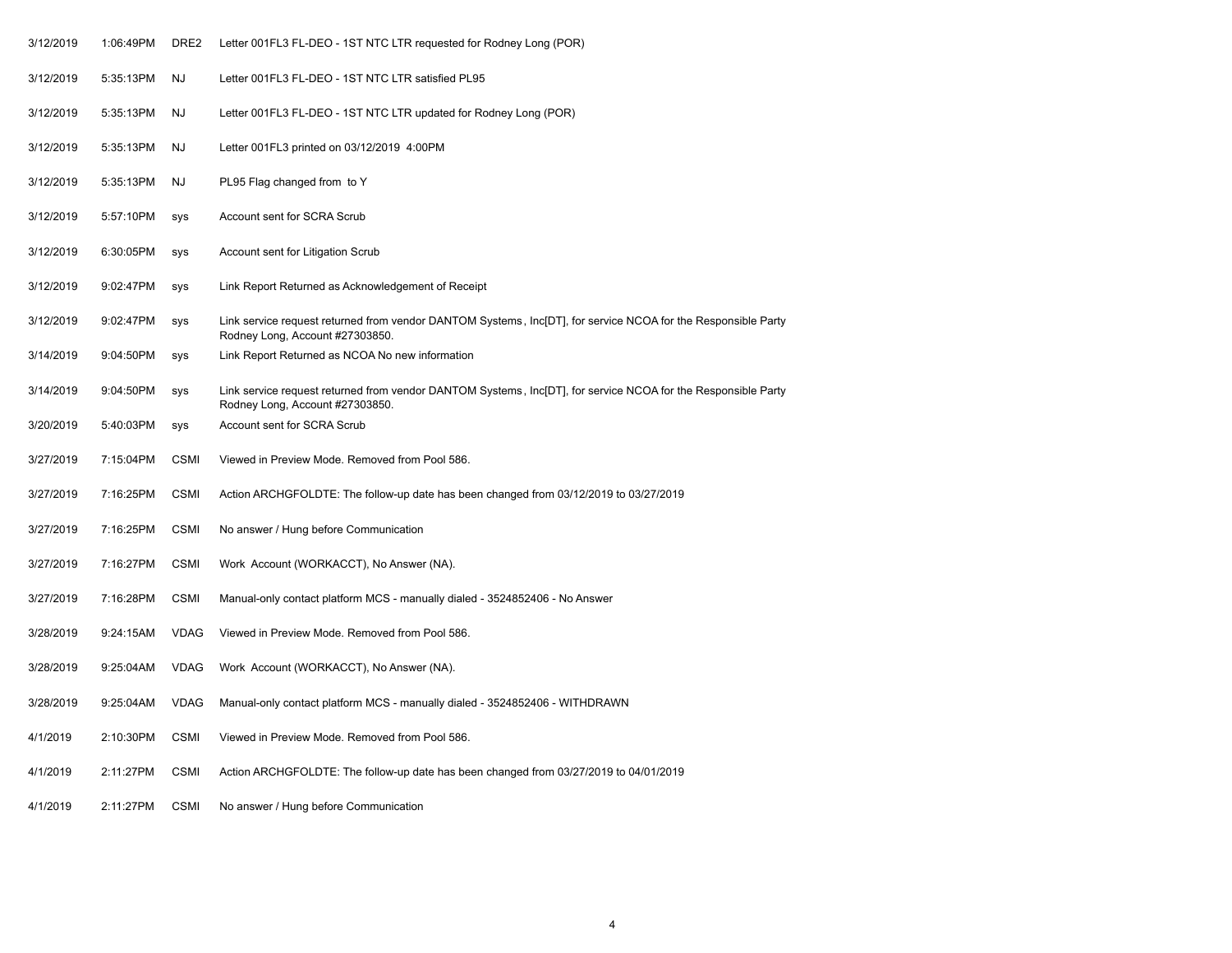| 4/1/2019   | 2:11:29PM  | CSMI        | Work Account (WORKACCT), No Answer (NA).                                              |
|------------|------------|-------------|---------------------------------------------------------------------------------------|
| 4/1/2019   | 2:11:33PM  | <b>CSMI</b> | Manual-only contact platform MCS - manually dialed - 3524852406 - WITHDRAWN           |
| 4/19/2019  | 5:31:46PM  | sys         | Account sent for SCRA Scrub                                                           |
| 4/25/2019  | 2:08:51PM  | CTHO        | Viewed in Preview Mode. Removed from Pool 586.                                        |
| 5/2/2019   | 10:03:43AM | <b>VDAG</b> | Viewed in Preview Mode. Removed from Pool 586.                                        |
| 5/2/2019   | 11:22:11AM | <b>CTHO</b> | Action ARCHGFOLDTE: The follow-up date has been changed from 04/01/2019 to 05/02/2019 |
| 5/2/2019   | 11:22:12AM | <b>CTHO</b> | No answer / Hung before Communication                                                 |
| 5/2/2019   | 11:22:13AM | <b>CTHO</b> | Work Account (WORKACCT), No Answer (NA).                                              |
| 5/2/2019   | 11:23:23AM | <b>CTHO</b> | Manual-only contact platform MCS - manually dialed - 3524852406 - No Answer           |
| 5/7/2019   | 10:50:12AM | <b>CSMI</b> | Viewed in Preview Mode. Removed from Pool 586.                                        |
| 5/7/2019   | 10:50:41AM | <b>CSMI</b> | Manual-only contact platform MCS - manually dialed - 3524852406 - WITHDRAWN           |
| 5/7/2019   | 10:51:13AM | <b>CSMI</b> | Action ARCHGFOLDTE: The follow-up date has been changed from 05/02/2019 to 05/07/2019 |
| 5/7/2019   | 10:51:13AM | <b>CSMI</b> | No answer / Hung before Communication                                                 |
| 5/7/2019   | 10:51:15AM | <b>CSMI</b> | Work Account (WORKACCT), No Answer (NA).                                              |
| 5/19/2019  | 5:02:29PM  | sys         | Account sent for SCRA Scrub                                                           |
| 7/18/2019  | 6:51:19PM  | <b>SYS</b>  | Account sent for SCRA Scrub                                                           |
| 8/17/2019  | 1:04:28PM  | sys         | Account sent for SCRA Scrub                                                           |
| 9/16/2019  | 6:13:35PM  | sys         | Account sent for SCRA Scrub                                                           |
| 10/3/2019  | 3:59:24PM  | <b>CTHO</b> | Viewed in Preview Mode. Removed from Pool 586.                                        |
| 10/16/2019 | 6:22:26PM  | <b>SYS</b>  | Account sent for SCRA Scrub                                                           |
| 11/5/2019  | 1:20:19PM  | CTHO        | Viewed in Preview Mode. Removed from Pool 586.                                        |
| 11/15/2019 | 5:49:52PM  | <b>SYS</b>  | Account sent for SCRA Scrub                                                           |
| 12/15/2019 | 5:31:59PM  | <b>SYS</b>  | Account sent for SCRA Scrub                                                           |
|            |            |             |                                                                                       |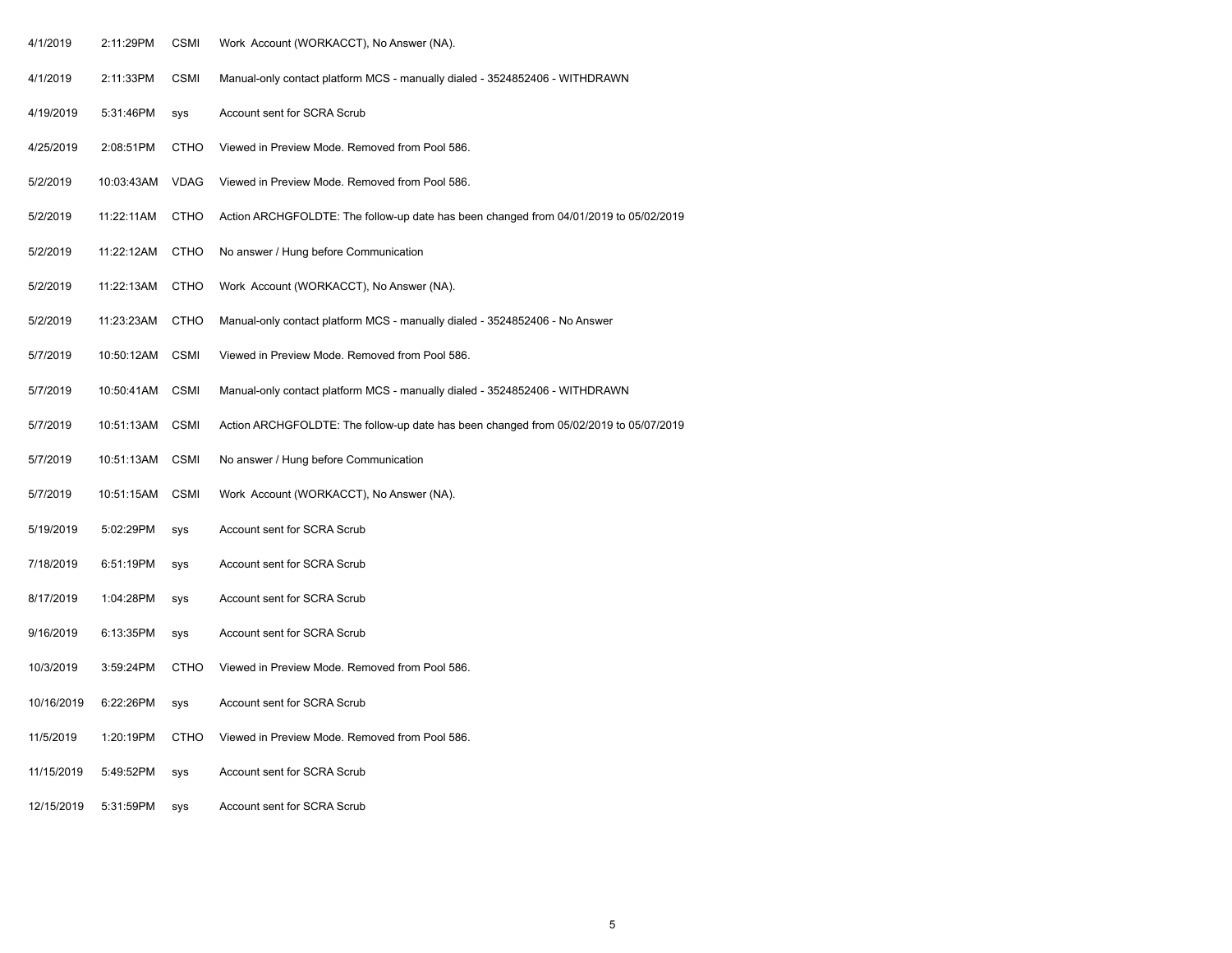| 12/23/2019 | 1:30:55PM | JKEY        | Removed from dialing campaign (pool) 586.                                                                                     |
|------------|-----------|-------------|-------------------------------------------------------------------------------------------------------------------------------|
| 12/23/2019 | 1:31:16PM | <b>JKEY</b> | Action ARCHGFOLDTE: The follow-up date has been changed from 05/07/2019 to 12/23/2019                                         |
| 12/23/2019 | 1:31:16PM | <b>JKEY</b> | Callback added for 12/23/2019 at 01:51 PM for FLA to call Rodney Long (27303850) at                                           |
| 12/23/2019 | 1:31:17PM | <b>JKEY</b> | Call Back set for 20 minutes<br>Work Account (WORKACCT), Busy Signal (BZ).                                                    |
| 12/23/2019 | 1:31:50PM | <b>JKEY</b> | Manual-only contact platform MCS - manually dialed - 3524852406 - Reorder Tone                                                |
| 12/23/2019 | 1:56:25PM | <b>FLA</b>  | Timed call back missed.                                                                                                       |
| 12/24/2019 | 4:05:24AM | <b>NJ</b>   | Callback removed for 12/23/2019 at 01:51 PM for FLA to call Rodney Long (27303850) at                                         |
| 12/24/2019 | 4:05:24AM | NJ          | Call Back set for 20 minutes<br>Timed Call Back for 12/23/2019, 01:51P user FLA (Call Back set for 20 minutes) removed by NJ. |
| 12/31/2019 | 1:46:35PM | <b>CBAT</b> | Viewed in Preview Mode. Removed from Pool 586.                                                                                |
| 12/31/2019 | 2:06:02PM | CBAT        | Phone number manually changed. Reason: Number has been disconnected                                                           |
| 12/31/2019 | 2:06:02PM | <b>CBAT</b> | Status changed from PHONE to SKIP                                                                                             |
| 12/31/2019 | 2:06:02PM | CBAT        | Action ARASGNDIR: Assignment changed from FLA (route 152168) to SKIP (route 362).                                             |
| 12/31/2019 | 2:06:02PM | <b>CBAT</b> | Cell scrub by validity                                                                                                        |
| 12/31/2019 | 2:06:02PM | <b>CBAT</b> | Primary Phone # changed from 352-485-2406 to                                                                                  |
| 12/31/2019 | 2:06:02PM | <b>CBAT</b> | Primary Phone Flag changed from G to                                                                                          |
| 12/31/2019 | 2:06:24PM | <b>CBAT</b> | No Message Left                                                                                                               |
| 12/31/2019 | 2:06:53PM | <b>CBAT</b> | Work Account (WORKACCT), No Message Left (NML).                                                                               |
| 12/31/2019 | 2:06:53PM | <b>CBAT</b> | Action ARCHGFOLDTE: The follow-up date has been changed from 12/23/2019 to 01/07/2020                                         |
| 12/31/2019 | 2:11:27PM | <b>CBAT</b> | Work Account (WORKACCT), Phone Disconnected (DC).                                                                             |
| 12/31/2019 | 2:11:27PM | <b>CBAT</b> | Action ARCHGFOLDTE: The follow-up date has been changed from 01/07/2020 to 01/07/2020                                         |
| 12/31/2019 | 2:11:27PM | <b>CBAT</b> | Phone # is disconnected                                                                                                       |
| 12/31/2019 | 2:12:14PM | <b>CBAT</b> | Manual-only contact platform MCS - manually dialed - 3524852406 - connected                                                   |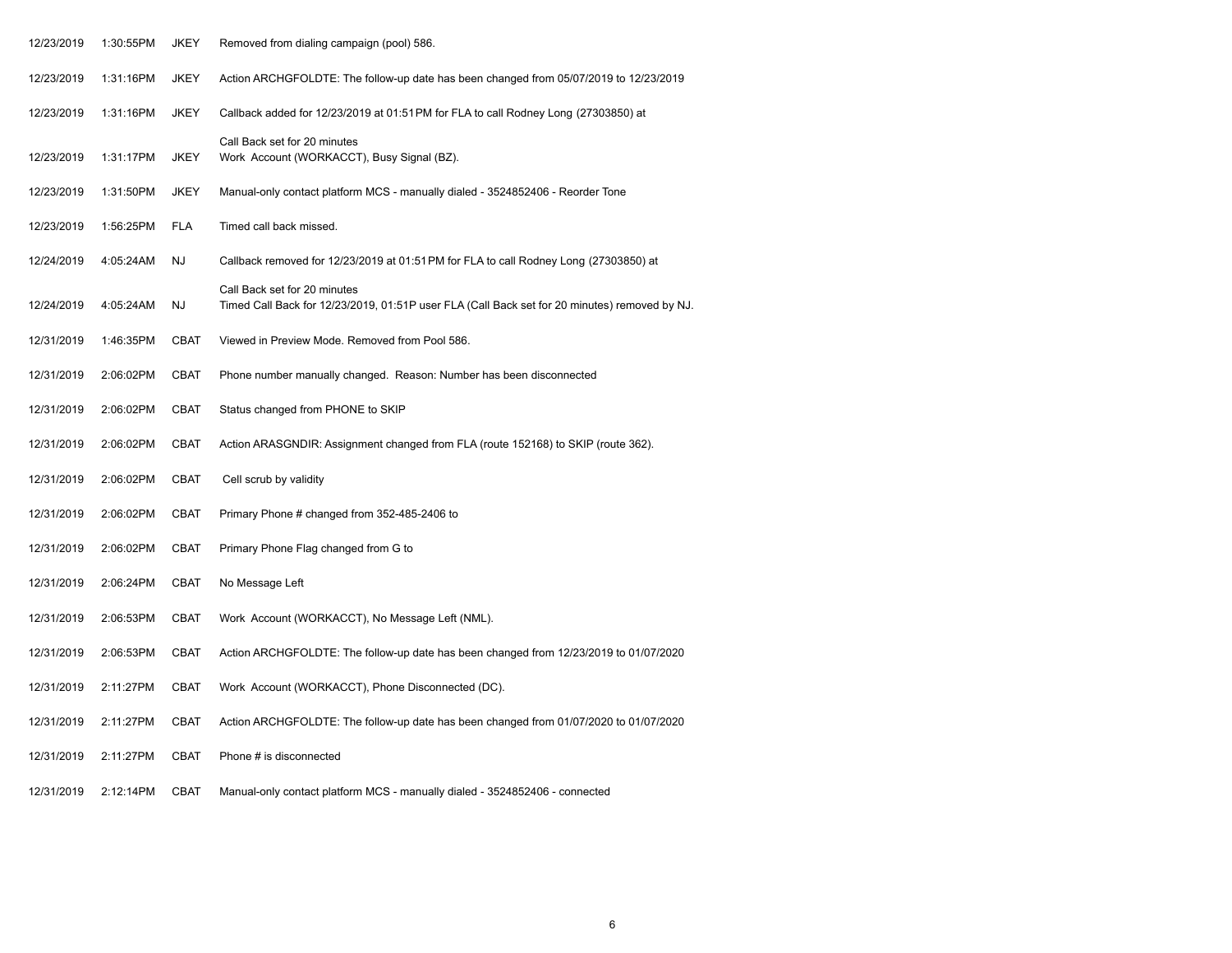| 12/31/2019 | 2:13:04PM    | <b>CBAT</b> | Action ARREQLINK: Link report requested for Rodney Long using TLO1A1P                                                                                         |
|------------|--------------|-------------|---------------------------------------------------------------------------------------------------------------------------------------------------------------|
| 12/31/2019 | $2:13:04$ PM | <b>CBAT</b> | Account sent to skip batching by scheduled workflow action.                                                                                                   |
| 12/31/2019 | 2:14:00PM    | <b>CBAT</b> | Link Request Successfully sent to Link server for Responsible Party Rodney Long, Account #27303850. (Request<br>ID = $130852964$ , Service Type = $TLO1A1P$ ) |
| 12/31/2019 | 2:43:54PM    | <b>CBAT</b> | Link service request returned from vendor TransUnion [TU], for service TLO1A1P for the Responsible Party Rodney<br>Long, Account #27303850.                   |
| 12/31/2019 | 2:43:54PM    | SVS         | Date Skip Results Returned for Entity changed from to 12/31/2019                                                                                              |
| 12/31/2019 | 2:43:54PM    | SVS         | Skip Service Entity Sent To changed from to TLO1A1P-TLO SKP BATCH                                                                                             |
| 1/14/2020  | 6:11:05PM    | SVS         | Account sent for SCRA Scrub                                                                                                                                   |
| 1/30/2020  | 9:10:18AM    | MCH1        | Transaction posted: DBJ \$21014.91                                                                                                                            |